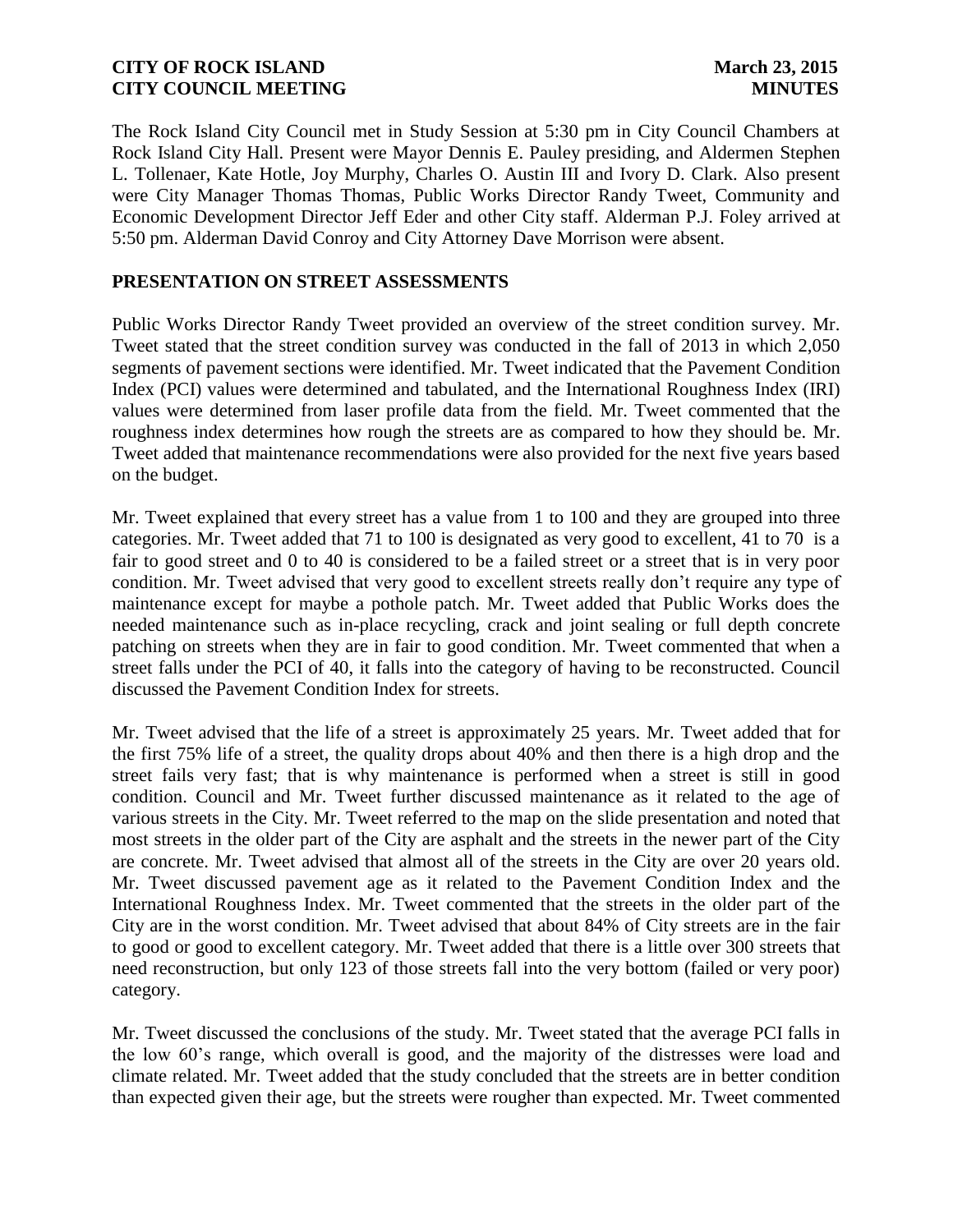that to keep the same PCI over the next 20 years, it was projected that the City would put \$7.21 million dollars into the streets. Mr. Tweet further discussed this item. Next, Mr. Tweet discussed the recommendations of the study, which included that immediate plans should be developed to rehabilitate streets close to a PCI of 55; the PCI should be updated every three years instead of every five years; pavement performance predictions should be updated every three years; and a maintenance and rehabilitation program should be developed every three years.

Mr. Tweet then discussed Public Works' recommendations, which included; continue the current program of resurfacing, which is about six to eight blocks per year and reconstruct two to three blocks per year with a PCI of less than 40; continue and expand the maintenance programs; PCI to be updated every five years as is currently being done; pavement performance predictions should be updated every five years; and review maintenance and rehabilitation programs every year. Mr. Tweet further discussed these recommendations.

Next, Mr. Tweet discussed the upcoming major street projects for arterial and residential streets. Mr. Tweet stated that one project is the resurfacing of  $18<sup>th</sup>$  Avenue from  $17<sup>th</sup>$  Street to the Moline border. Mr. Tweet commented that this project may be delayed until next year due to federal funds being involved. Mr. Tweet further discussed this project. Mr. Tweet advised that the  $9<sup>th</sup>$ Street resurfacing from  $31<sup>st</sup>$  Avenue to  $45<sup>th</sup>$  Avenue will be delayed until the Walmart construction starts. Mr. Tweet pointed out that they have opened bids for the Blackhawk Road and 11<sup>th</sup> Street intersection project and that will be coming to Council for approval. Mr. Tweet further discussed this project. Mr. Tweet discussed several residential special assessment projects scheduled for this year, which include the reconstruction of  $26<sup>th</sup>$  Street north of  $13<sup>th</sup>$  Avenue and 22  $\frac{1}{2}$  Avenue east of 29<sup>th</sup> Street. In addition, Mr. Tweet discussed two resurfacing projects, which included  $20^{th}$  Avenue from  $27^{th}$  to  $30^{th}$  Street and Shadybrook Phase I and II projects.

Mr. Tweet discussed a number of maintenance projects to be done this year, some of which included; full depth concrete patching for  $14<sup>th</sup>$  Avenue from  $25<sup>th</sup>$  to  $30<sup>th</sup>$  Street;  $25<sup>th</sup>$  Avenue and  $12<sup>th</sup>$  Street intersection; and  $16<sup>th</sup>$  Avenue east of  $44<sup>th</sup>$  Street. Mr. Tweet also discussed several maintenance projects for asphalt residential streets. Various projects included; 10<sup>th</sup> Avenue from  $32<sup>nd</sup>$  to  $34<sup>th</sup>$  Street,  $39<sup>th</sup>$  Street from  $11<sup>th</sup>$  to  $18<sup>th</sup>$  Avenue and  $18<sup>th</sup>$  to  $13<sup>th</sup>$  Avenue,  $12<sup>th</sup>$  to  $15<sup>th</sup>$  Street and  $5^{th}$  to  $9^{th}$  Avenue,  $39^{th}$  to  $46^{th}$  Street.

Council and Mr. Tweet further discussed street projects for 2015. Council further discussed Mr. Tweet's presentation.

# **DISCUSSION ON DEVELOPMENT AGREEMENT WITH KYLE PETERS**

Community and Economic Development Director Jeff Eder distributed several letters of support for the Daiquiri Factory's deck expansion project. Mr. Eder addressed several questions that Council had in regards to this item from a previous study session. Mr. Eder advised that Mr. Peters is going to put a lot of resources, time and effort into this project. Mr. Eder indicated that at the last study session on this item, one of the questions had to do with the length of the contract. Mr. Eder advised that it has been changed to a 10 year contract instead of the original two year contract.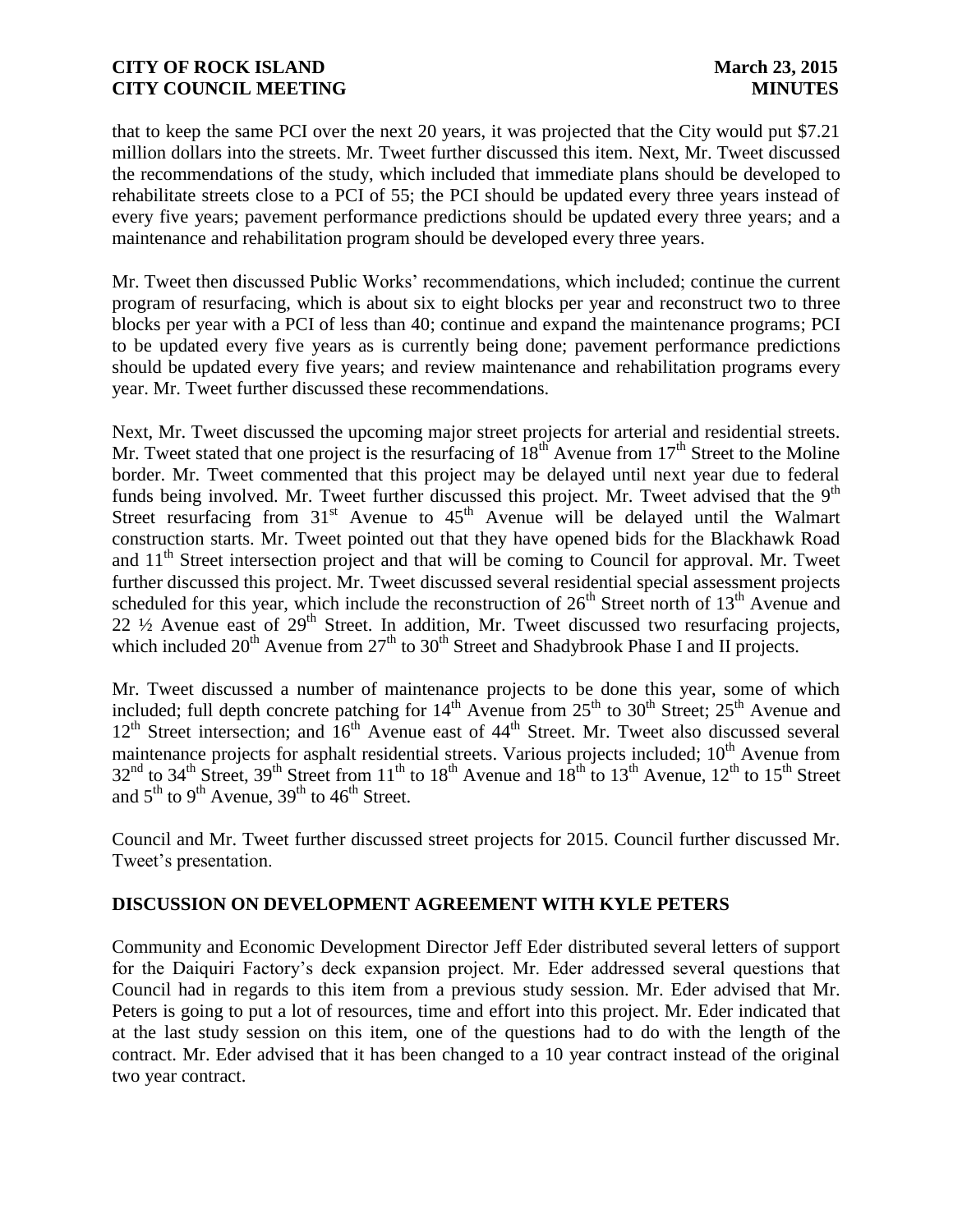Alderman Austin discussed the Downtown Revitalization Plan as it related to addressing specific things for Parking Lot F. Alderman Austin inquired that if an opportunity came up within that 10 year period to develop that lot, what would be the cost and impact to the City and Daiquiri Factory if it is already two years into the agreement.

Mr. Eder advised that there is an out clause in the agreement for the City with proper notification to Mr. Peters. Mr. Eder stated that the City would have to compensate Mr. Peters for some of the improvements made on that property. Council and Mr. Eder further discussed this item.

Mr. Eder discussed the Downtown Plan as it related to plans for Parking Lot F. Mr. Eder offered that it would be a higher priority to fill that current space rather than to build a new building on that particular lot. Mr. Eder added that with all of the projects going on, it would be at least 10 years before the City would have the opportunity to build something new on that lot. Council further discussed this item as it related to a 10 year agreement.

Alderman Foley inquired about the dimensions and cost of the deck. Mr. Kyle Peters, owner of the Daiquiri Factory stated that it will be a 20' by 40' addition to the deck. Mr. Peters advised that this is a \$100,000.00 project and \$60,000.00 is coming from CIRLF, \$15,000.00 from the Façade Program and the rest of it is an investment from the Daiquiri Factory's side.

Council further discussed the proposed agreement with Mr. Peters.

# **ADJOURNMENT**

A motion made by Alderman Foley and seconded by Alderman Murphy to adjourn the meeting carried by the following Aye and No vote. Those voting Aye being; Alderman Foley, Alderman Tollenaer, Alderman Hotle, Alderman Murphy, Alderman Austin and Alderman Clark; those voting No, none. The meeting was adjourned at 6:20 pm.

Aleisha L. Patchin, City Clerk

 $\frac{1}{2}$  ,  $\frac{1}{2}$  ,  $\frac{1}{2}$  ,  $\frac{1}{2}$  ,  $\frac{1}{2}$  ,  $\frac{1}{2}$  ,  $\frac{1}{2}$  ,  $\frac{1}{2}$  ,  $\frac{1}{2}$  ,  $\frac{1}{2}$  ,  $\frac{1}{2}$  ,  $\frac{1}{2}$  ,  $\frac{1}{2}$  ,  $\frac{1}{2}$  ,  $\frac{1}{2}$  ,  $\frac{1}{2}$  ,  $\frac{1}{2}$  ,  $\frac{1}{2}$  ,  $\frac{1$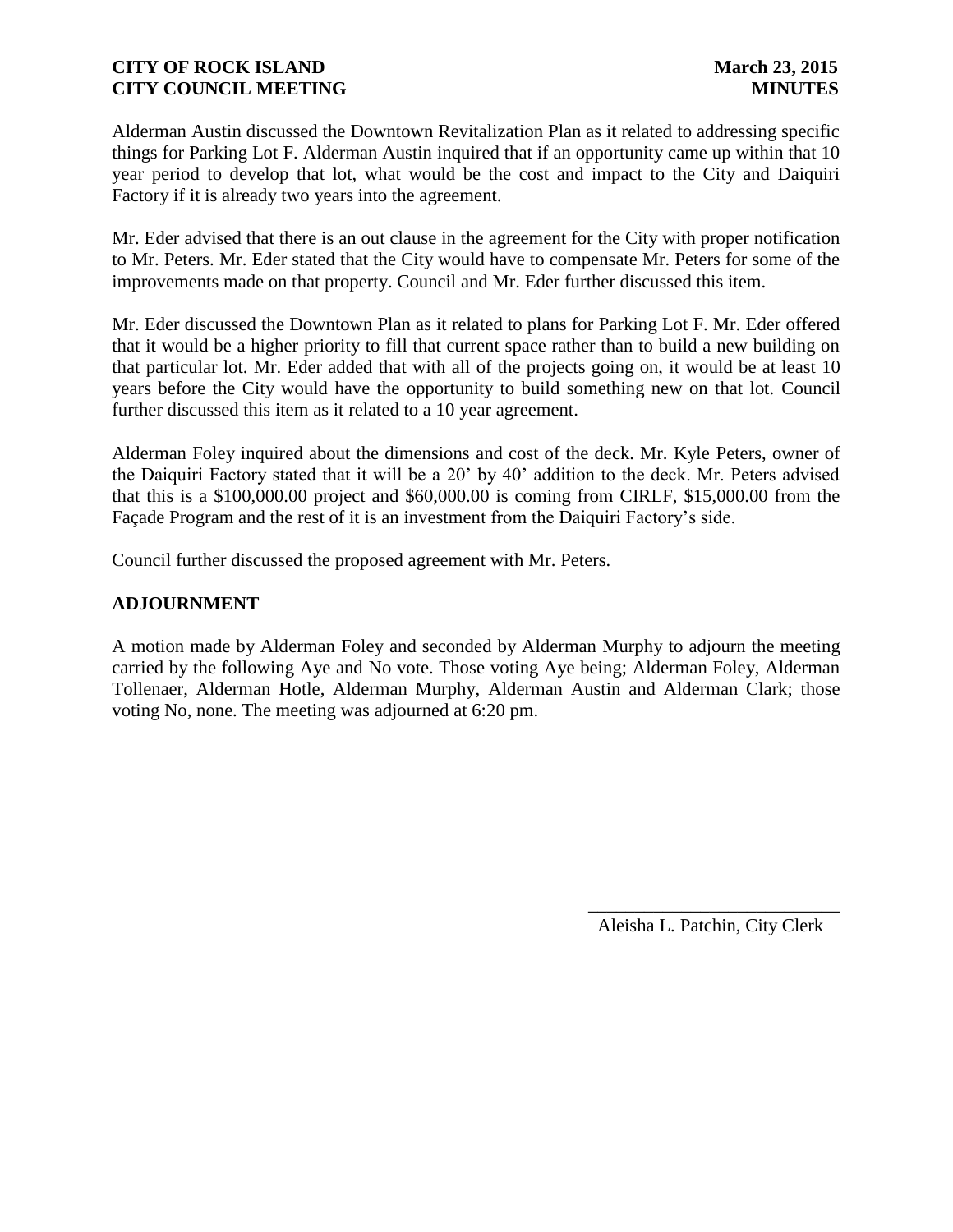Rock Island City Council met in regular session at 6:45 pm in Council Chambers of Rock Island City Hall. Present were Mayor Dennis E. Pauley presiding, and Aldermen David Conroy, P.J. Foley, Stephen L. Tollenaer, Kate Hotle, Joy Murphy, Charles O. Austin III and Ivory D. Clark. Also present were City Manager Thomas Thomas and City Attorney Dave Morrison.

### Introductory Proceedings

Mayor Pauley called the meeting to order and led in the Pledge of Allegiance. Alderman Austin gave the Invocation.

### Agenda Item #5 **Minutes of the meeting of March 16, 2015.**

A motion was made by Alderman Tollenaer and seconded by Alderman Foley to approve the Minutes of the meeting of March 16, 2015 as printed. The motion carried by the following Aye and No vote; those voting Aye being; Alderman Conroy, Alderman Foley, Alderman Tollenaer, Alderman Hotle, Alderman Murphy, Alderman Austin and Alderman Clark; those voting No, none.

# Agenda Item #6 **Update Rock Island by Mayor Pauley.**

Mayor Pauley offered congratulations to the Augustana Basketball Team. They did a fantastic job this weekend. They finished #2 in the nation-Division 3. Congratulations to the team for the excellent work they did and for all of the time they put in to get to that level.

Mayor Pauley stated that there will be an informational meeting on Friday, March  $27<sup>th</sup>$  at 5:30 pm in the City Hall Council Chambers, to discuss the Shadybrook Phase I project (7 ST W, 8 ST W, and 82 AV W). The Mayor added that City representatives and the contractor will be there to discuss the project and how it will impact your property until the project is completed. Project plans will be available at the meeting for your review. Mayor Pauley commented that if you have any questions about the project, please contact the Public Works Department at (309) 732-2200.

Bring your bags and baskets to Lincoln Park,  $11<sup>th</sup>$  Avenue and  $38<sup>th</sup>$  Street, on Saturday, March 28, 2015. Mayor Pauley stated that there will be many colorful eggs throughout the hunt areas, and some contain special prizes! There may even be a surprise visit from a very popular bunny. Mayor Pauley commented that the hunt is free and will begin promptly at 9:30 am. Do not be late, as eggs are only available for a short time! Rain location will be the Rock Island Fitness & Activity Center, 4303 24<sup>th</sup> Street.

Mayor Pauley advised that the City of Rock Island is providing free leaf collection for its residential refuse customers from Monday, April 6 through Friday, April 24, 2015. In addition to providing free leaf collection, the City will also furnish bags for this program at no cost. Mayor Pauley stated that the free bags will be available beginning Monday, March 30<sup>th</sup>. In order to insure that everyone has an opportunity to receive free leaf bags, residents will only be given a maximum of 20 bags per day. Residents must provide proof of Rock Island residence through a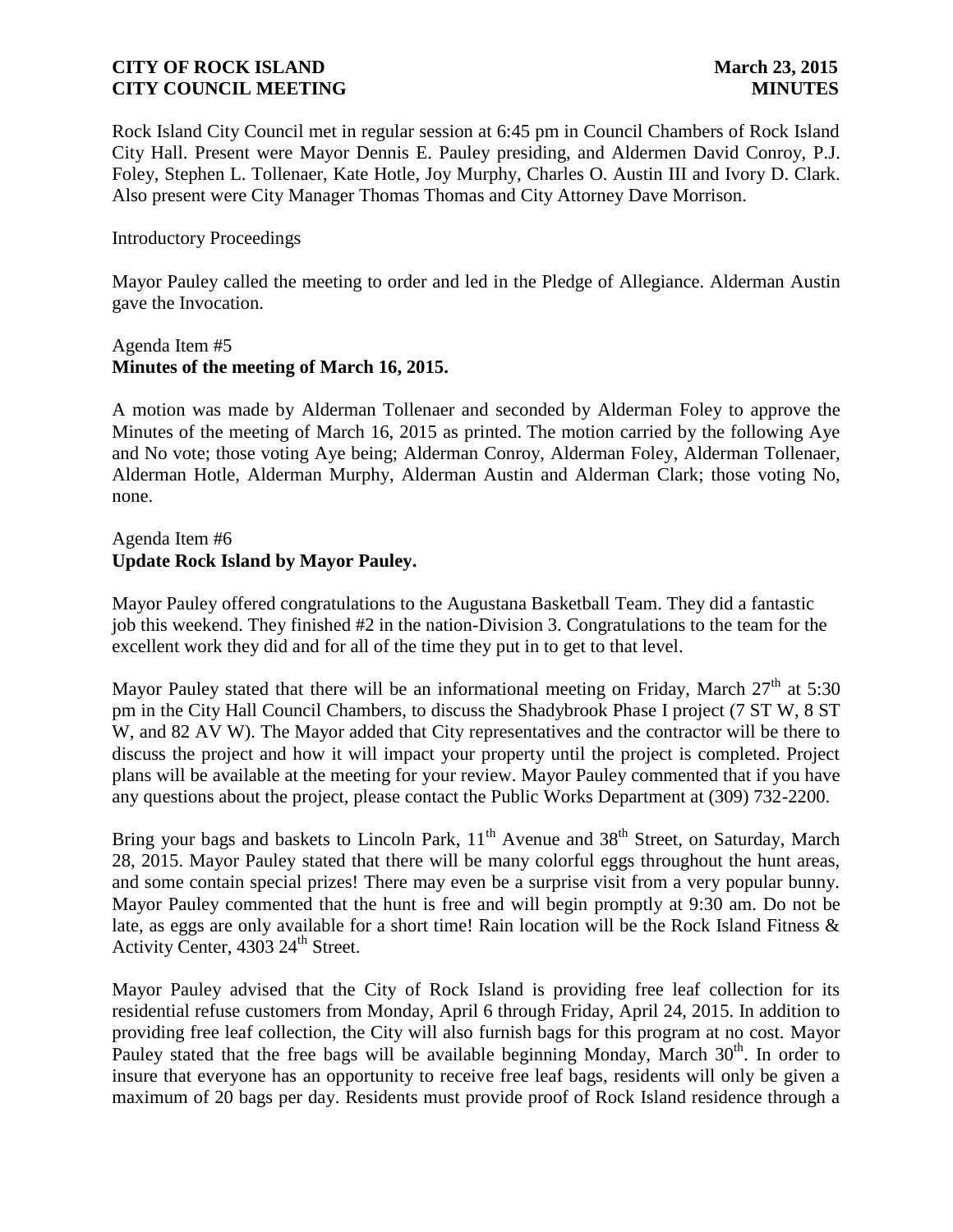photo ID or official mail in order to receive free bags. To find out locations and times and more information go to www.rigov.org.

Mayor Pauley advised that the  $27<sup>th</sup>$  Annual Night of a Thousand Dreams, a fundraiser for the Rock Island/Milan School District *presents,* "A Taste of Rock Island-Milan" at Jumer's Casino & Hotel Friday, April 10, 2015 at 6:00 pm. Come enjoy one of the signature charitable events of the QCA! Mayor Pauley indicated that admission will include samplings of signature dishes from some of the finest restaurants in Rock Island, Milan and the surrounding area, complimented by fine wine and premium beer. Attendees will also enjoy socializing, raffles, and bidding in a first class silent and live auction. General Admission is \$25 and reserved seating is \$30. For additional information, call (309) 793-5950 ext 2006 or ext 2019.

Mayor Pauley stated to come into RIFAC by April  $24<sup>th</sup>$  at 5:00 pm to get a \$40 discount on a family membership at Whitewater Junction for the summer of 2015. After April  $24<sup>th</sup>$ , it will be available at the regular price.

Mayor Pauley advised that the NAACP is presenting a Candidates' Forum for the City's Alderman Contest. The forum will be held on Thursday, April 2, 2015 from 6:30 pm to 8:00 pm at the Martin Luther King Jr. Community Center, 630 9<sup>th</sup> Street. The invited candidates include; Virgil Mayberry, Dale Muller, Joy Murphy, Joshua Schipp and Gregg Spriet. Mayor Pauley stated that Alderman Tollenaer doesn't have a contested race, but he will be there to answer questions. Mayor Pauley added that this is a great opportunity for everybody to show up and ask questions of your alderman candidates to see which one that you would like to choose in the April  $7<sup>th</sup>$  election.

### Agenda Item #7 **Proclamation declaring April 2, 2015 as Junior Achievement Day.**

Mayor Pauley read the proclamation. Barbara VenHorst, President of Junior Achievement of the Heartland and Adam Hass of Valley Construction and a Junior Achievement board member accepted the proclamation. Ms. VenHorst stated that Junior Achievement is teaching kids how to learn to be financially literate and how to be good employees. Ms. VenHorst stated that this is good for the kids so that they can develop a good career, but it is also good for the corporations in the area. Ms. VenHorst advised that last year, there were about 3,400 students in Rock Island that benefitted from the JA programs; and that was 138 JA programs, 114 volunteers from the community and 15 area businesses that provided volunteer resources to support the programs.

Mr. Hass thanked Council for the proclamation and stated that as a business owner in Rock Island, we think it is important to continue to empower the youth and educate them, not only for their benefit but for the business community as well, and JA does a very good job of that.

### Agenda Item #8

# **A Special Ordinance providing for the donation of property at 321 24th Street to Rock Island Economic Growth Corporation.**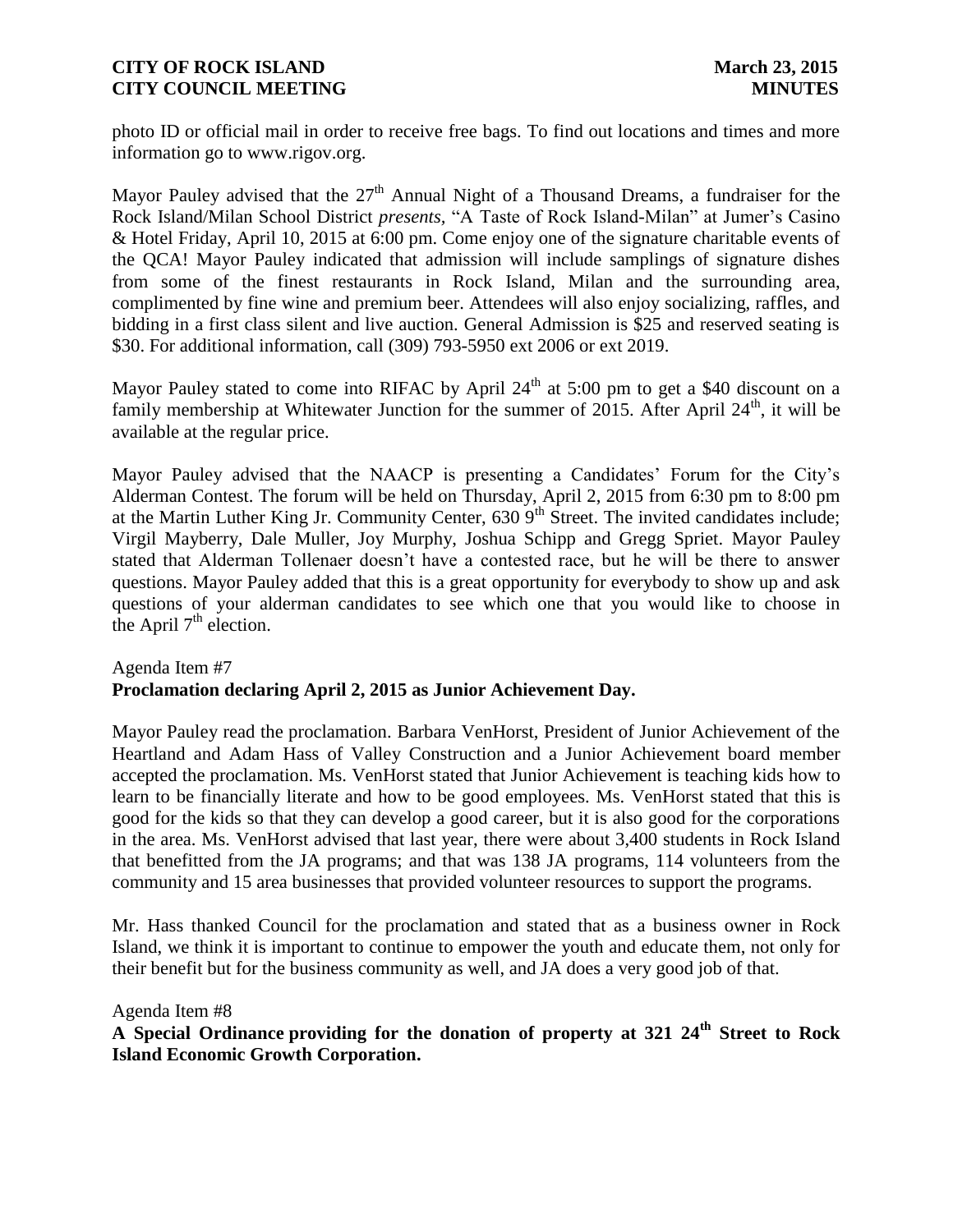Alderman Tollenaer moved and Alderman Hotle seconded to consider, suspend the rules and pass the ordinance. The motion carried by the following Aye and No vote; those voting Aye being; Alderman Conroy, Alderman Foley, Alderman Tollenaer, Alderman Hotle, Alderman Murphy and Alderman Austin; those voting No, none. Alderman Clark abstained.

# Agenda Item #9 **A Special Ordinance amending a zoning district and zoning map at 1116 11th Avenue.**

Alderman Clark moved and Alderman Tollenaer seconded to consider, suspend the rules and pass the ordinance. The motion carried by the following Aye and No vote; those voting Aye being; Alderman Conroy, Alderman Foley, Alderman Tollenaer, Alderman Hotle, Alderman Murphy, Alderman Austin and Alderman Clark; those voting No, none.

Agenda Item #10 **CLAIMS**

It was moved by Alderman Austin and seconded by Alderman Murphy to accept the following reports and authorize payments as recommended. The motion carried by the following Aye and No vote; those voting Aye being; Alderman Conroy, Alderman Foley, Alderman Tollenaer, Alderman Hotle, Alderman Murphy, Alderman Austin and Alderman Clark; those voting No, none.

a. Report from the Human Resources Department regarding payment in the amount of \$3,668.28 to Jared Moore for General Liability Claim.

b. Report from the Public Works Department regarding payment in the amount of \$17,421.46 to Valley Construction and payment in the amount of \$9,927.77 to Langman Construction for performing snow removal in the Downtown.

Agenda Item #11

# **Claims for the week of March 13 through March 19 in the amount of \$1,043,502.72 and payroll for the weeks of March 2 through March 15 in the amount of \$1,344,907.73.**

Alderman Conroy moved and Alderman Tollenaer seconded to allow the claims and payroll. The motion carried by the following Aye and No vote; those voting Aye being; Alderman Conroy, Alderman Foley, Alderman Tollenaer, Alderman Hotle, Alderman Murphy, Alderman Austin and Alderman Clark; those voting No, none.

Agenda Item #12

## **Report from the Public Works Department regarding bids for the 2015 Catch Basin and Manhole Program project, recommending the bid be awarded to Langman Construction, Inc. in the amount of \$107,858.00**.

It was moved by Alderman Tollenaer and seconded by Alderman Foley to award the bid as recommended and authorize the City Manager to execute the contract documents. The motion carried by the following Aye and No vote; those voting Aye being; Alderman Conroy, Alderman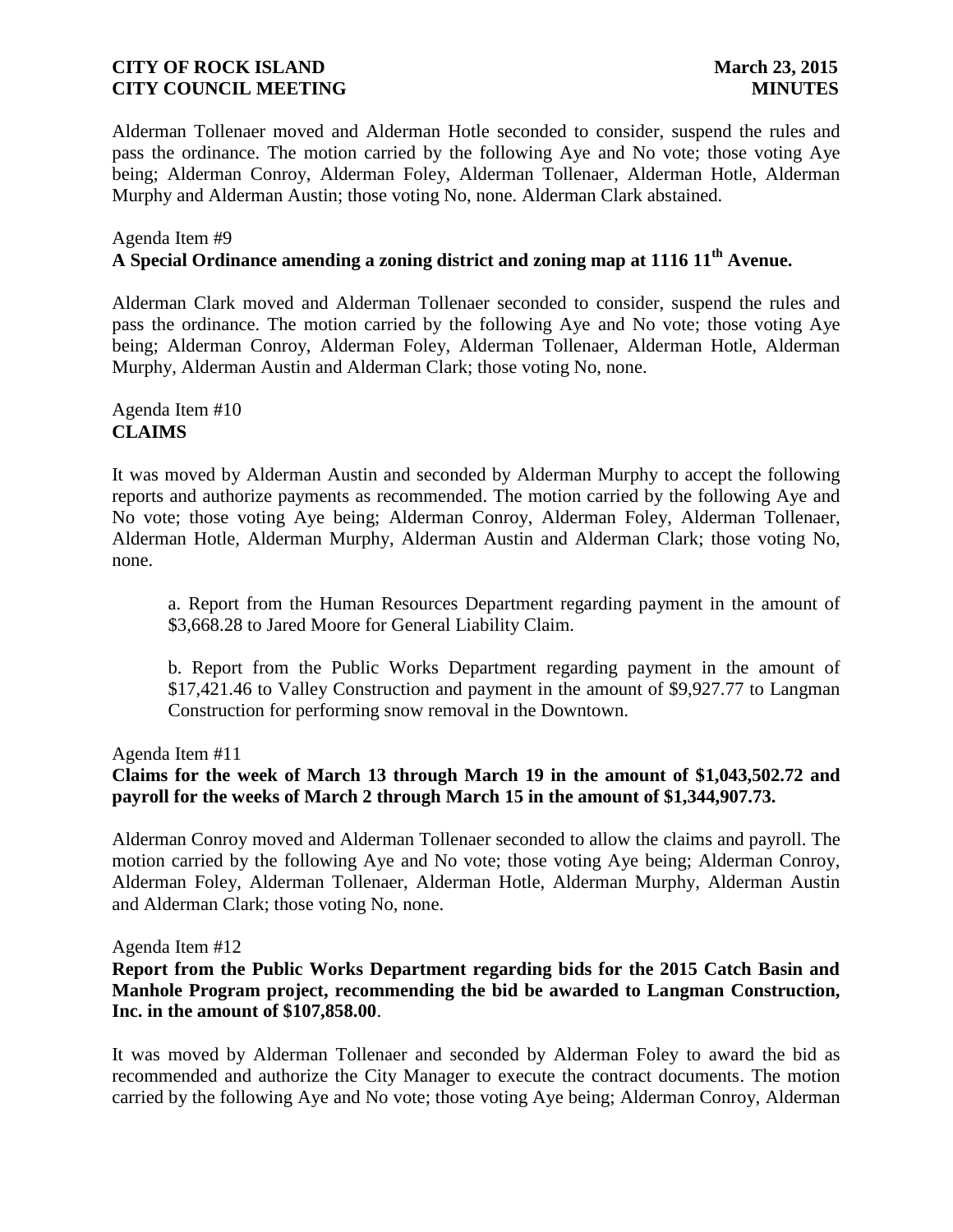Foley, Alderman Tollenaer, Alderman Hotle, Alderman Murphy, Alderman Austin and Alderman Clark; those voting No, none.

#### Agenda Item #13

**Report from the Community and Economic Development Department regarding a development agreement with Kyle Peters, owner of the Daiquiri Factory at 1809 2nd Avenue for constructing an expansion to the existing deck on the adjacent City owned parcel that is used as a parking lot.**

Alderman Hotle moved and Alderman Foley seconded to approve the agreement as recommended and authorize the City Manager to execute the contract documents. The motion carried by the following Aye and No vote; those voting Aye being; Alderman Conroy, Alderman Foley, Alderman Tollenaer, Alderman Hotle, Alderman Murphy, Alderman Austin and Alderman Clark; those voting No, none.

### Agenda Item #14

**Report from the Community and Economic Development Department regarding the establishment of a Community Garden Committee along with the organizational structure and responsibilities.**

It was moved by Alderman Murphy and seconded by Alderman Austin to approve the establishment of the committee and the organizational structure and responsibilities as recommended, and authorize the use of the Old Lincoln School site for a demonstration community garden.

Discussion followed. Alderman Austin inquired as to which staff person will be the liaison for this group. It was noted that Community and Economic Development Director Jeff Eder would be the liaison for the group.

Alderman Austin then inquired as to whether staff knows who the committee members will be. Community and Economic Development Director Jeff Eder advised that there are a number of people that have requested to participate in this group.

Alderman Austin inquired as to whether the structure will be set up with input from that group or staff. Mr. Eder advised that the structure would be set up by input from staff and the group. Alderman Austin and Mr. Eder further discussed this item.

Alderman Murphy inquired as to whether the committee is still open if other people are interested in applying to be on this committee. Mr. Eder stated yes; they will need to contact the CED Department and then the names will be forwarded to the Mayor for the appointments to the committee.

Alderman Hotle advised that she had received phone calls about this item and the report was a little confusing; it made it seem like the City already had five people picked for the committee. Alderman Hotle stated that if people are interested and would like to be on the committee, it is still open.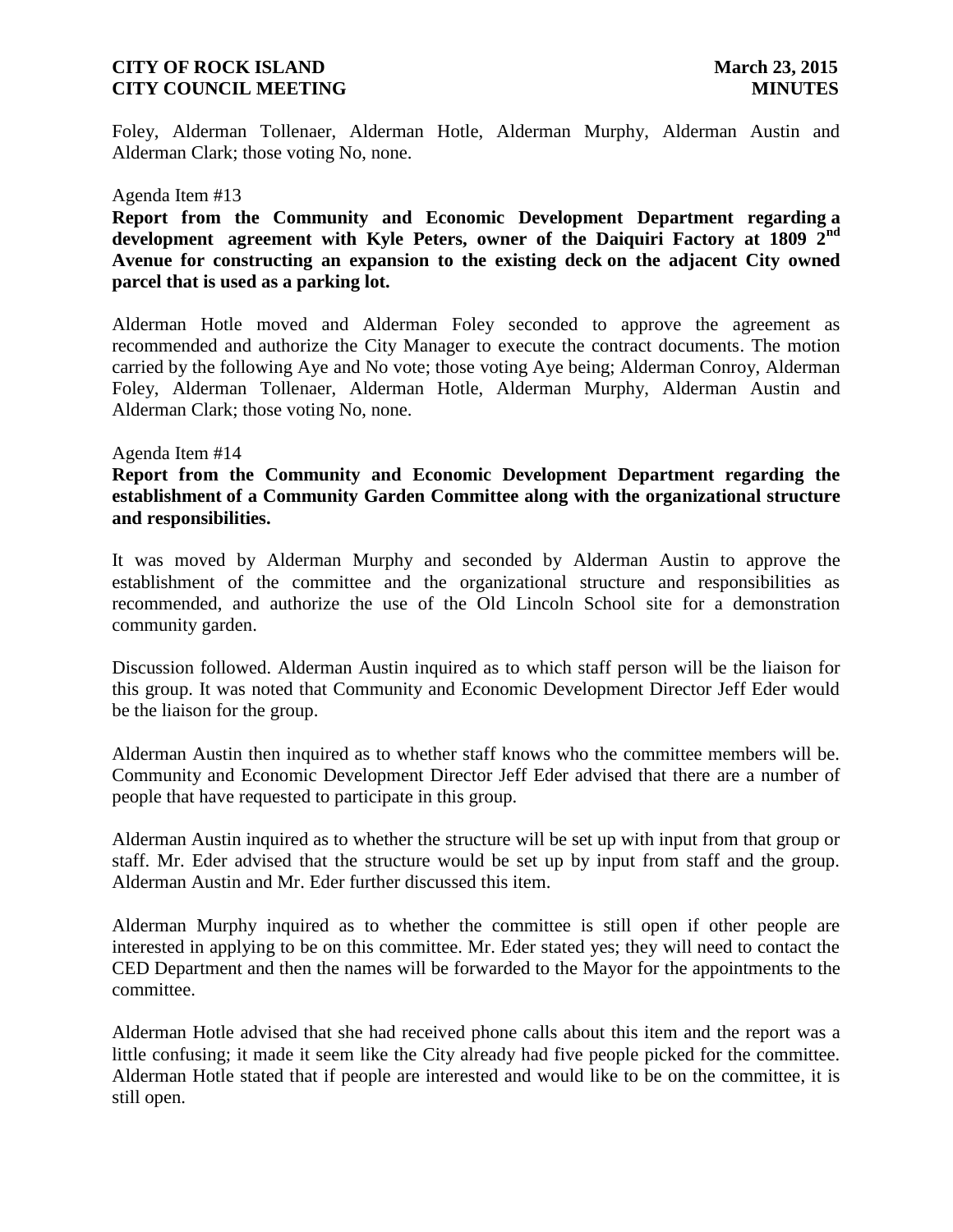Council further discussed this item.

After discussion, the motion carried by the following Aye and No vote; those voting Aye being; Alderman Conroy, Alderman Foley, Alderman Tollenaer, Alderman Hotle, Alderman Murphy, Alderman Austin and Alderman Clark; those voting No, none.

### Agenda Item #15 **Report from the Mayor regarding an appointment to the Labor Day Parade Advisory Board.**

Alderman Austin moved and Alderman Conroy seconded to approve the appointment as recommended. The motion carried by the following Aye and No vote; those voting Aye being; Alderman Conroy, Alderman Foley, Alderman Tollenaer, Alderman Hotle, Alderman Murphy, Alderman Austin and Alderman Clark; those voting No, none.

Ms. K.J. Whitley was appointed to the Labor Day Parade Advisory Board for a three year term expiring in January 2018.

Agenda Item #16 **Other Business.**

No one signed up to address Council to speak on a topic.

Alderman Austin stated that Mayor Pauley very appropriately recognized Augustana's basketball accomplishments. Alderman Austin advised that the week prior, they had a group of four athletes of the NCAA Division Three Track Championships win a national title in Division Three on a relay. Alderman Austin stated that we are working on proclamations to bring both groups (the track athletes and the basketball athletes) to a Council meeting in the next few weeks for recognition.

Alderman Austin stated that voting in the municipal election is well underway. Alderman Austin added that this next Saturday will be the one Saturday where early voting will be a possibility.

Alderman Clark stated that Rock Island's Chasson Randle was voted Pac-12 Scholar-Athlete of the Year. Council discussed this item.

Alderman Murphy reminded everyone to Shop Rock Island. Alderman Murphy advised that Legends Corner Bar and Grille is located on the corner of  $7<sup>th</sup>$  Avenue and  $30<sup>th</sup>$  Street. Alderman Murphy stated that they have great sandwiches and appetizers and a variety of craft and domestic beers. Alderman Murphy commented that Legends Corner Bar and Grille is a great place to hang out. Alderman Murphy encouraged everyone to support our local businesses and Shop Rock Island First.

Agenda Item #17 **Executive Session on Personnel, Property Acquisition and Litigation.**